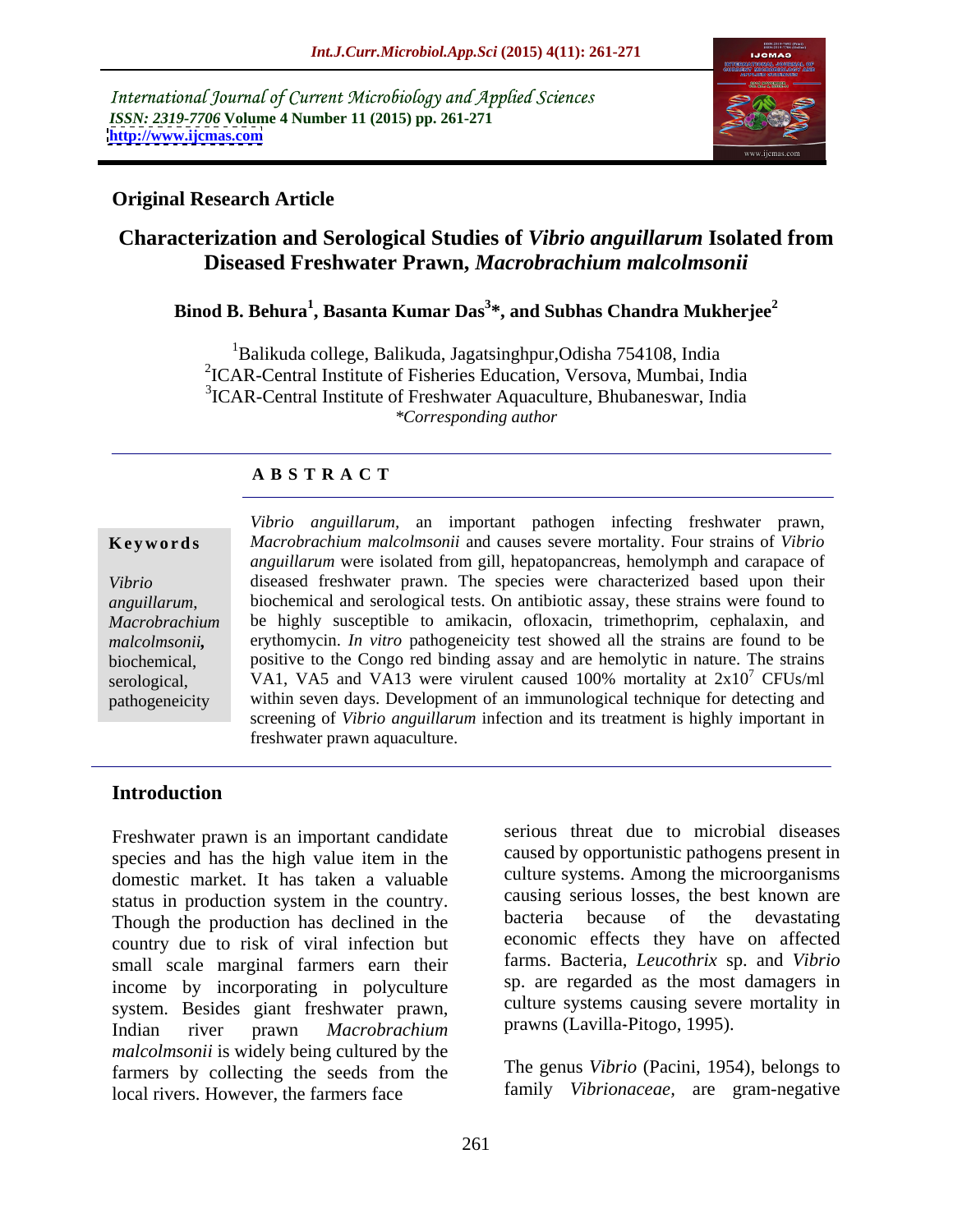facultative anaerobes, short to medium, comma-shaped rods found both in freshwater and marine ecosystems. Vibrios cause vibriosis, a serious threat to the to avoid contamination, the outer surface of aquaculture industry responsible for massive mortality of cultured fish as well as both collected aseptically from different organs in marine and freshwater prawn worldwide (Lavillo-Pitogo *et al.,* 1998; Chen *et al.,* incubated at 37 C for 24 h. Growth of 2000). Among different species of *Vibrio,* bacteria was observed by noticing changes *Vibrio anguillarum* was observed to be an in turbidity after 24 h. Colony morphology important component of microflora in and colour was recorded after incubation for culture systems of prawn and shrimp. *Vibrio* two days at 30°C on TCBS (Thiosulphate *anguillarum* has been responsible for citrate bile sucrose) agar. Cell morphology numerous epizootics among cultured and was studied in gram-stained preparation feral population of fish throughout the world (Hasten and Holt, 1972; Novotny, 1975). (w/y) NaCl according to Hucker's

The emerging disease problems, which 1993). Motility was studied using a drop of continue to threaten the prawn farming broth culture on a slide and observing under throughout the world, have focused on the etiological causes of vibriosis. In the present investigation, we report the isolation *Vibrio anguillarum* from diseased freshwater prawns and characterize the pathogen on the Biochemical properties were carried out basis of biochemical and sero-diagnosis following the diagnostic scheme for *Vibrio* tests. Further, *Macrobrachium malcolmsonii* species. The presence of catalase was tested species were challenged with the organism with hydrogen peroxide and cytochrome to manifest the disease in laboratory oxidase was determined by oxidase discs condition to determine the pathogenicity of this organism and antibiotic sensitivity of

colouration of body and gill were taken for study. Healthy prawns  $(8-10 \text{ cm})$  weighing 10-15 g were acclimatized in FRP Tryptone soya agar was used as the basal (Fibreglass Rainforced Plastic) tanks of medium to test capability of 48 h cultures to

### **Isolation of Vibrios**

Swabbing with rectified spirit (90% ethanol) infected prawn was cleaned. Samples were nutrient broth (Himedia Ltd., India) and from nutrient agar plate supplied with 1%  $(w/v)$  NaCl according to Hucker's modification methods (Barrow & Feltham light microscopy.

## **Biochemical test**

(Himedia Ltd., India).

the pathogen was also carried out to discern The presence of urease was detected by the effective antibiotics against vibriosis. inoculating cultures into urease broth **Material and Methods** formation, citrate utilization, MR test and **Indian river prawn** standard protocol (Faddin, 1976). Nitrate Freshwater river prawn, *Macrobrachium*  and carbohydrate usage was determined by *malcolmsonii* having disease symptoms like triple sugar iron test and by using sugar red discoloration, loss of appendages, black discs in phenol red broth base (Faddin, followed by incubation at 37°C. Indole VP test were also performed as per the reduction was determined by nitrate broth 1976)

capacity 500L for further experiment. degrade casein, gelatin and starch. Gelatin liquefaction was tested with basal medium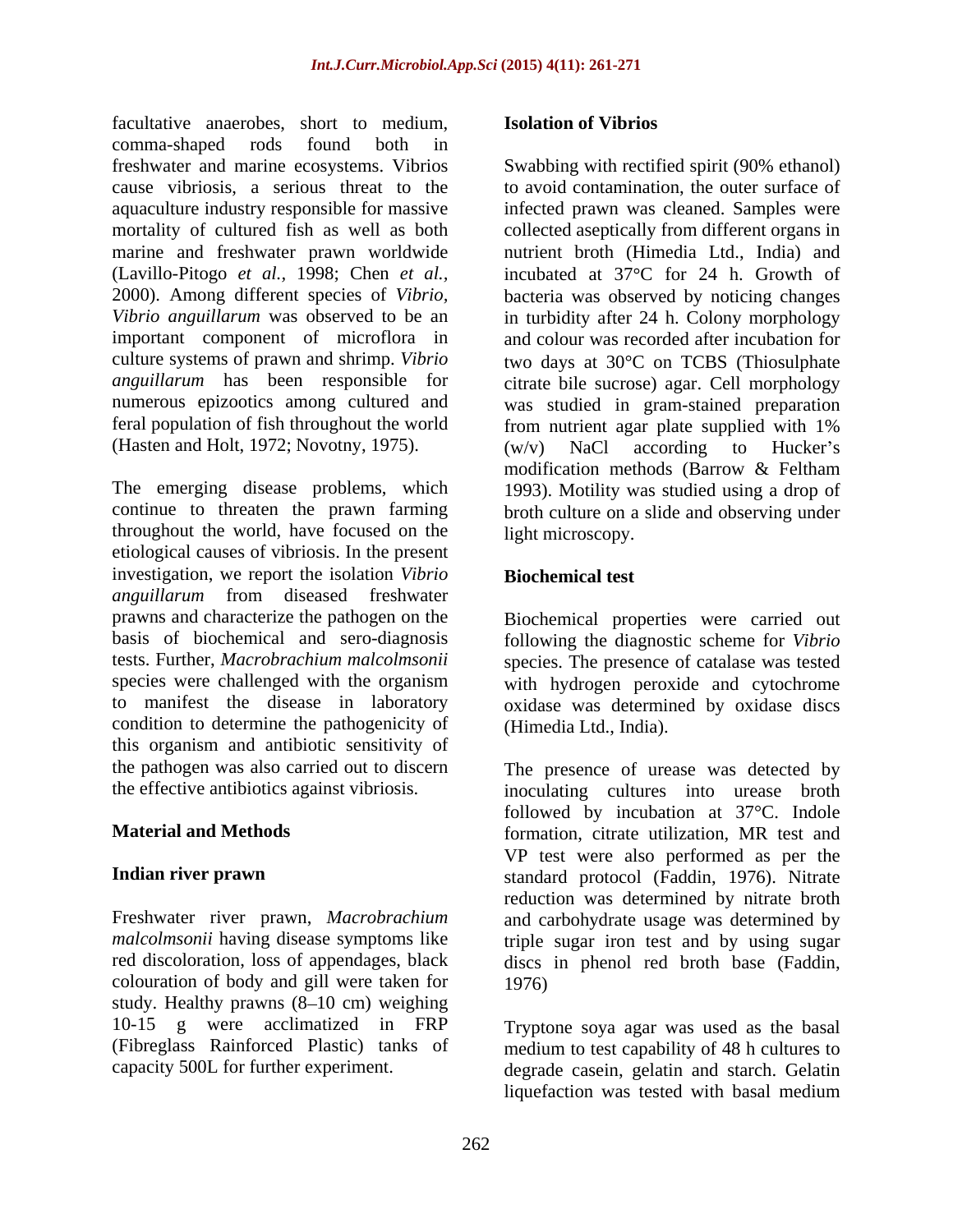supplemented with 0.4% (w/v) gelatin on adding 0.03% (w/v) Congo red to the basal which acidic mercuric chloride was flooded. medium. Deep red, raised colonies indicated The ability to hydrolyze casein was determined on basal medium containing 1% casein; the plates were examined for clear *In vivo* virulence study zone of hydrolysis in an otherwise opaque medium after flooding with acidic mercury For immersion challenge prawns weighing chloride. Starch hydrolysis was determined 10-15 g were used. The prawns were divided on the same basal medium supplemented into four groups with 20 in each group. with 1% soluble starch followed by addition Based on *in vitro* virulence bacterial of iodine solution after incubation. Clear zones around the colonies indicated  $(2x10^6 \text{ CFUs/ml})$ ,  $(2x10^7 \text{ CFUs/ml})$  and hydrolysis of starch. Cellulose  $(2x10^8 \text{ CFUs/ml})$  to first group, second decomposition was studied by group and third group were used, supplementing basal medium with carboxy respectively. The fourth group was used as methylcellulose. Clear area around the control. The conditions were maintained for colony flooded with 1% Congo red solution 14 d. Koch's postulates were verified from and HCl indicated a positive result.

### **Antibiogram studies**

Antibiogram sensitivity was determined by the Kirby-Bauer zone of diffusion method determined by the colorimetric method (Bauer *et al.,* 1966). Amikacin, using Biuret reagent (Bradford, 1976). amoxycillion, ampicillin, bacitracin, cefuroxime, chlorotetracycline, cloxacillin, cephalaxin, cephalothin, ciprofloxacin, chloramphenicol, flumequine, gentamycin, The representative isolated cultured in erythromycin, penicillin G, thrimethoprime, TCBS agar was harvested by centrifugation nalidixic acid, tetracycline, ofloxacin, at 10,000 x g for 10 min at 4ºC and a portion neomycin, norflaxacin and vibriostatic of the harvest was suspended in phosphate compound O/129 were used for the antibiotic sensitivity assay. Inhibition zone killed by heating at 56ºC for 1h. Another diameter was recorded after 48h incubation bortion of the harvest was killed with 0.3%

isolates. The hemolytic test was performed by supplementing the basal medium with congo red binding assay was performed by

the virulence of the isolate.

## *In vivo* **virulence study**

inoculums (V13 strain) at concentrations of  $^7$  CFUs/ml) and 14 d. Koch's postulates were verified from the moribund prawns.

## **Sero-diagnosis test**

Protein concentration of the isolates was

## **Preparation of antigen**

at  $37^{\circ}$ C.  $(w/v)$  formalin, washed twice and *In vitro* **virulence studies** was then dialyzed against PBS using a The Hemolytic test and Congo red binding and resuspended in PBS. For sonicated assay ascertained the virulence factor in the antigen, a portion of the suspension of 5% sterile blood followed by incubation at interval between the cycles (Artek Sonic 37ºC. The type of hemolysis and zone Dismembrator, Model 150). The supernatant diameter was noted (Su and Lee, 1997). The obtained after centrifugation was used as an buffer saline (PBS, 0.01M., pH 7.2) and portion of the harvest was killed with 0.3% (w/v) formalin, washed twice and centrifuged and resuspended in PBS. This dialysis membrane (Himedia Ltd., India) formalin killed bacterial cells was sonicated three times at 50 Hz for 10 min with a 5 min unheated sonicated antigen.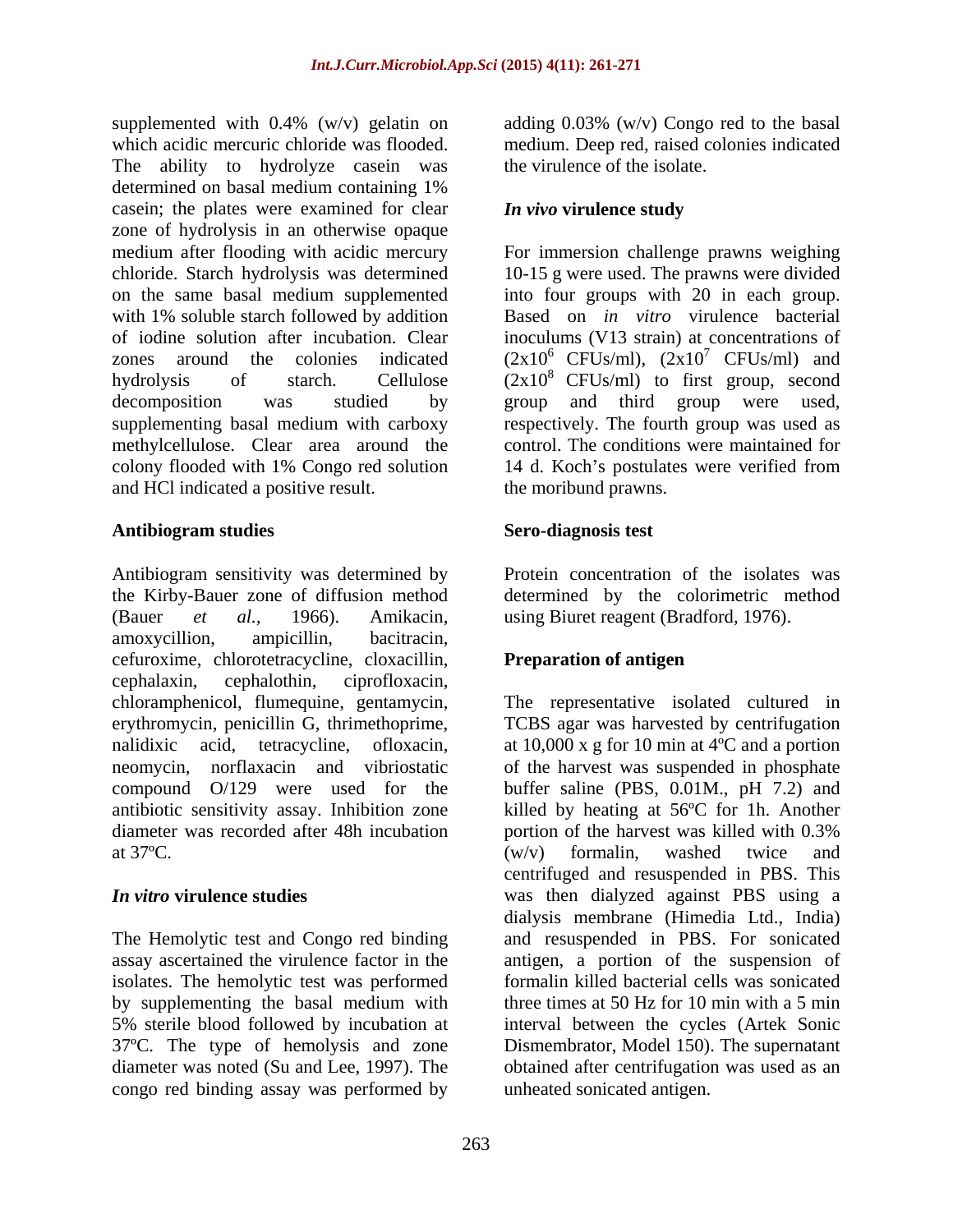One hundred fifty ul of formalin killed bacterial cells in Freund's Complete some temperature in a moist chamber. Adjuvant (FCA) was injected Irregular settling of the bacterial aggregates intramuscularly into the hind leg of the at the bottom of the well was a positive rabbits. The animals were given booster on control. Lack of agglutination was indicated  $14<sup>th</sup>$  and  $28<sup>th</sup>$  day of immunization with the by settling of the antigen in the form of a same dose of emulsion of Freund's compact button at the base of the well. Incomplete Adjuvant (FIA) instead of FCA.

Blood from the rabbits was collected by ear **Dot-ELISA** vein puncture at 14 d and 28 d postcentrifugation (1500 x g) of the clotted

stained with crystal violet dye. chloride (DAB), 10: 1 dilution of 30% of

sterile PBS to an optical density of 0.8 at 543 nm. 50:1 of the sterile PBS was taken in each well of a microtiter plate. Serial **Indirect ELISA** doubling dilution of the serum were prepared by adding 50:1 dilution of serum to An indirect enzyme linked immunosorbent

**Immunization** and **preparation** of respective wells. A saline control was also **antiserum** set up to check for auto-agglutination of **Antisera preparation** and **research in the set of set of set of set of set of set of set of set of set of set of set of set of set of set of set of set of set of set of set of set of set of set of set of set of set of set** to the second well and continuing to the 50:1 of bacterial antigen was added to each well and plates were incubated overnight at Agglutination titer was determined as the reciprocal of the highest dilution showing visible agglutination.

## **Dot-ELISA**

immunization. Serum was collected by Mitrocellulose paper strips of  $5 \times 5 \text{mm}^2$ blood for 15 min and stored at -20ºC until antigen. The coated NCP strips were dried at further use.  $65^{\circ}$ C for 2 h in an incubator. Then the strips **Agglutination test** between 20 (PBS-T) and 5% skim milk On a clean slide, a 10:1 dilution of formalin thrice in PBS-T and incubated with 1: 100 killed bacterial suspension was made. Then dilutions of hyper immune sera. The strips a 10:1 dilution of hyperimmune sera was were again washed thrice with PBS-T. Then added and the slide was gently rocked to the strips were incubated with anti rabbit mix the antibody with the bacterial HRPO (Horse-radish peroxidase) conjugate suspension. Appearance of floccules or (Genei, Bangalore, India) at 1: 2000 clumping of the bacterial antigen along with dilutions in PBS-T for 1 hour at 37°C. The the clearing of solution within 5 min was strips were washed several times in PBS-T judged as a positive result to facilitate the before putting them in a substrate solution (5 easier examination reaction antigens were mg of 3,3 diaminobenzidine tetra hydro **Microtiter plate assay** (7.6) until the development of brown The bacterial antigen prepared by formalin running tap water to stop the reaction and treatment of bacterial cells suspended in then dried at room temperature before 2 were coated with 5:1 dilution of sonicated were blocked in PBS containing 0.05% powder at 37°C for 1 h. Strips were washed chloride (DAB), 10: 1 dilution of 30% of  $H_2O_2$  and 5ml of 50mM Tris buffer (pH coloration. The strips were washed in evaluation.

### **Indirect ELISA**

the first well, mixing and transferring 50:1 assay (ELISA) was performed in order to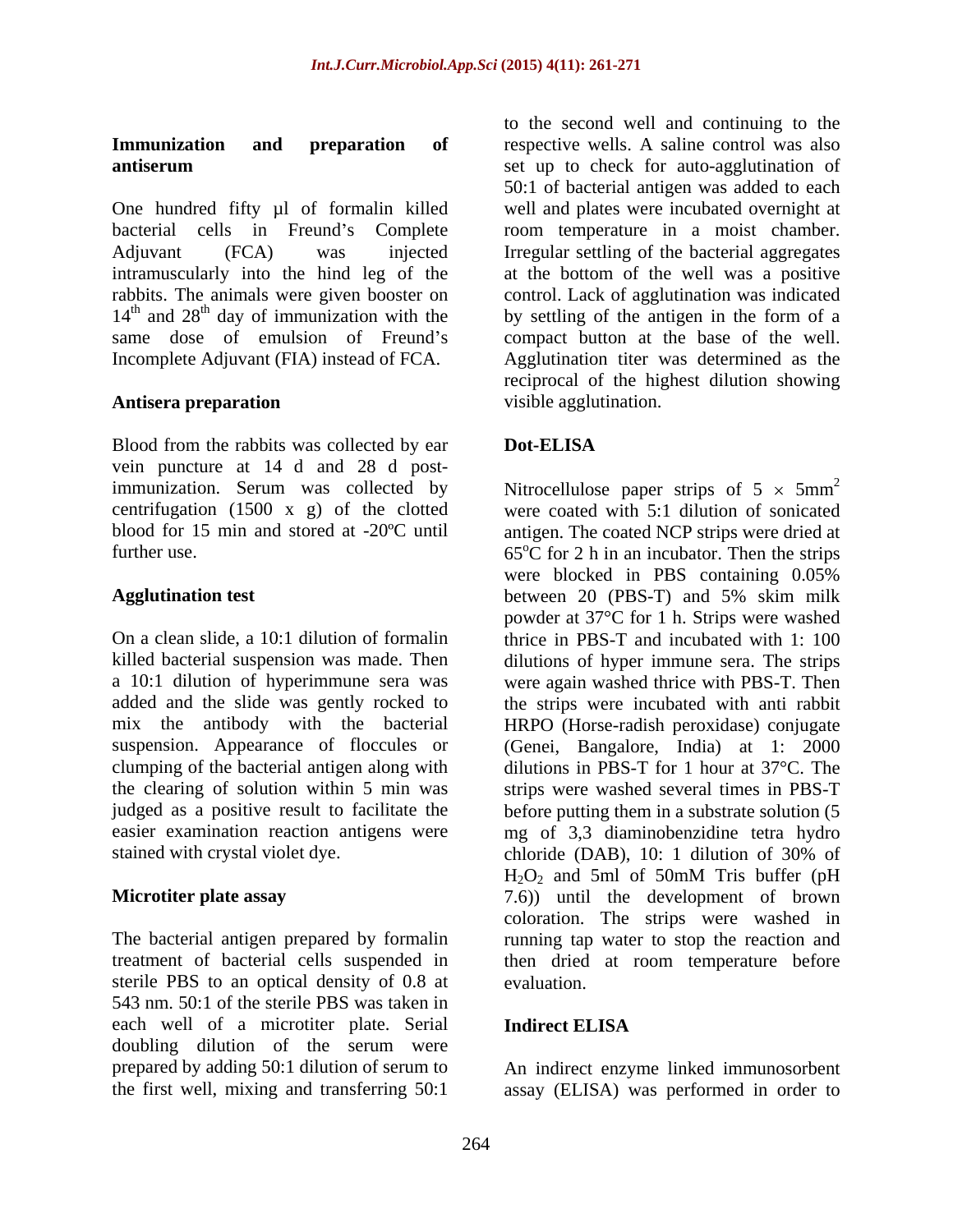serological homogeneity among the isolates. plate (Tarsons, India). The plate was sealed and incubated overnight at  $4^{\circ}$ C. The plates were then washed thrice with washing buffer (PBS-T) with 5 min interval between each washing. Then diluted blocking solution Among the twenty-one antibiotics tested, (200: 1) was added to each well to block the *Vibrio anguillarum* was found to be rest of the protein sites, and the plate was sensitive to thirteen antibiotics. The highest blocked at 37°C for 2hours. Then the plate zone was found in the case of ciprofloxacin, was washed thrice with washing buffer cephalaxin, tetracycline and erythromycin (PBS-T) at 5 min intervals. Dilution serum (50: 1) was added per well using 3 wells per sample and the plate was incubated again at **Virulence studies** 37°C for one hour. The plate was then washed with PBS-T and subsequently a 50:1 dilution of goat anti rabbit Horse-radish peroxidase conjugate was added to the wells at 1: 5000 dilution as specified by the manufacturer. After incubation for one hour at 37°C and washing with PBS-T, a 100:1 dilution of the substrate solution was added to all wells and incubated at room **In the U.S. In the U.S.** In the set of the unit of the set of the unit of the set of the set of the set of the set of the set of the set of the set of the set of the set of the set of temperature until colour development. The reaction was stopped by adding 1N  $H_2SO_4$ . Clinical signs and symptoms<br>Absorbance was recorded at 450 nm in an automated ELISA reader (Multiscan, MCC 340) against substrate control.

In TCBS agar, the strain formed small sized colonies after 24 h of incubation at 37ºC. The colonies were circular, mucoid having organ changes. The gills became brownish<br>raised center and green in colour From and muscle became whitish. The raised center and green in colour. From biochemical studies the isolates were identified as *Vibrio anguillarum*. They were<br>motile, oxidase and catalase positive, gram-<br>**Infectivity study** motile, oxidase and catalase positive, gram negative comma-shaped rods, which degraded D-glucose, reduced aminoacids like arginine and lysine. All were sensitive

determine the concentration of antibody in  $\qquad$  to the vibriostatic agent  $O/129$  (150 $\mu$ g) the hyper immune sera and also to establish (Table 1). The strain VA5 was positive to Whole cell lysates (antigen) were diluted positive to Lysine decarboxylase. Most of with coating buffer in the ratio 1: 20 dilution the strains positive to indole except VA5, and were coated into the 96 well ELISA negative to VP except VA3. All strains were arginine whereas strain VA1 and VA13 was urease negative (Table 1).

## **Antibiotic sensitivity test**

(Table 2).

## **Virulence studies**

### *In vitro* **pathogenicity test**

The strains showed positive reaction towards Congo red binding assay. Strains VA1, VA3 and VA13 were also found to be highly  $\beta$ - hemolytic type (Table 3).

## *In vivo* **pathogenicity test**

## **Clinical signs and symptoms**

**Results and Discussion Identification of isolates** reddish in colour with black spots on the The prawns infected with *Vibrio anguillarum* did not exhibit with any symptom up to 72h after that became gradually sluggish and rest into the bottom of the tanks. The exoskeleton became carapace. The infected prawns died within seven days. Dead and moribund prawns were dissected to note the gross internal organ changes. The gills became brownish and muscle became whitish. The hepatopancreas was pale white.

## **Infectivity study**

The prawns challenged with  $2x 10^6$  CFUs/ml showed no mortalities during the study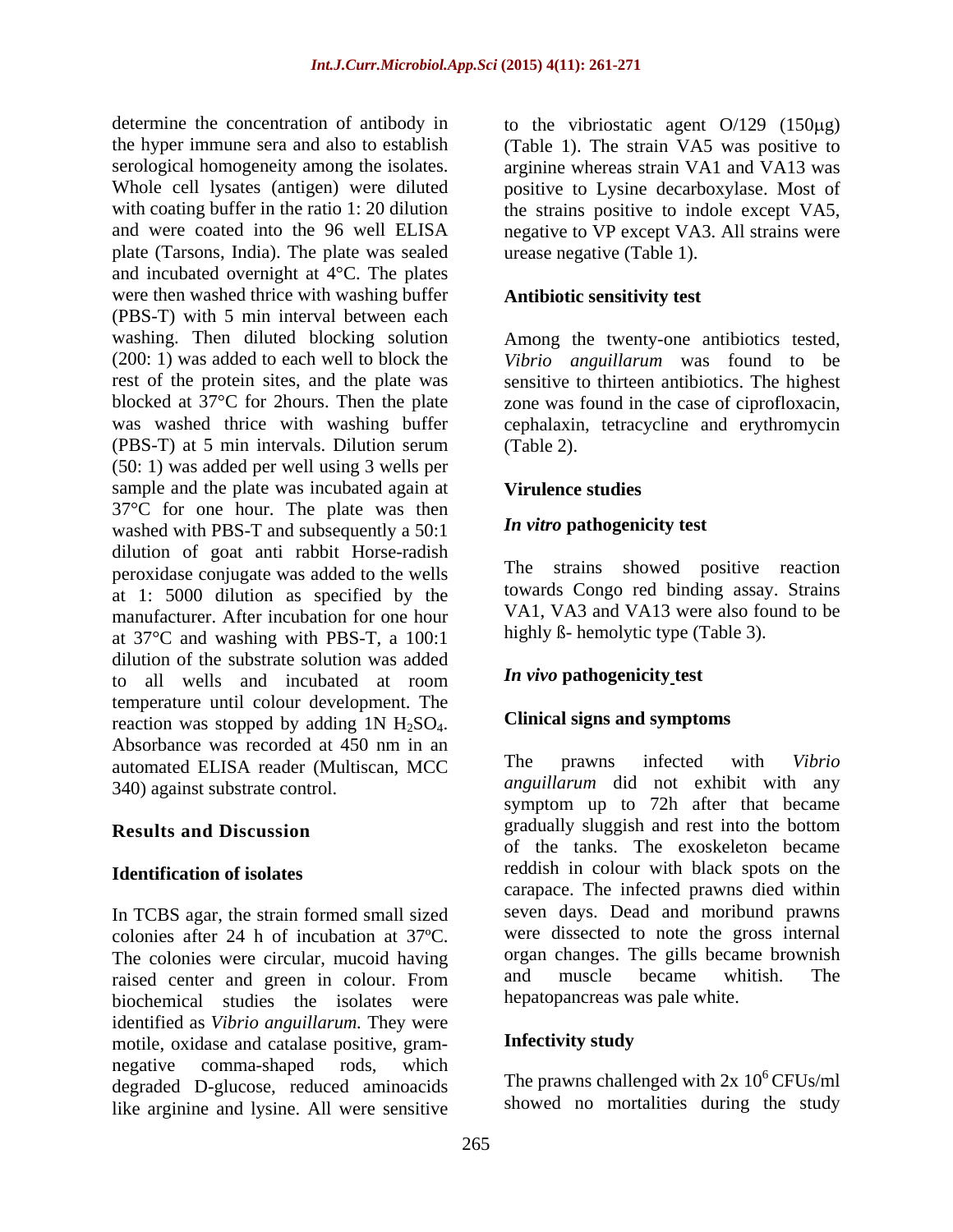period while 100% mortality was observed

agglutination. Micro titer plate assay showed one of the findings of Vibrio

ELISA, which was revealed by brown al., 2008). colouration of the nitrocellulose paper strips

animals (Austin and Austin, 1993). The association of this genus with freshwater (2015). The *Macrobrachium rosenbergii* when

shaped rod, grew in TCBS agar medium and

in  $2x$   $10^7$  CFUs/ml within seven days and hemolytic and showed positive response to within 4 days in  $2x\ 10^8$  CFUs/ml. the Congo red binding assay, which suggests **Serological diagnosis**  strains are hemolytic in nature (Joseph *et al.,* Agglutination **and a considered** as one of the important virulence Different agglutination tests like slide the strain was also able to hydrolyse gelatin, agglutination and colour agglutination which adds another character towards showed that *Vibrio anguillarum* caused pathogenicity and this corroborates with our that the titer was 512 after day 14, *parahaemolyticus* (Khuntia *et al.,* 2008). increasing to 2048 after day 28. Due to the presence of protease enzymes it **Dot ELISA and Indirect ELISA** enzymesand haemoglobin as reported earlier All the strains isolated positive for Dot- Khuntia, 2002; Marhual, 2005; Khuntia *et vitro* pathogenicity study, it was found to be that it is a pathogen, because the pathogenic 1982). Hemolysin production has been factor in bacteria including vibrios. Further, one of the findings of *Vibrio*  can hydrolyse gelatin along with other workers in other vibrios (Jana, 2000; *al.,* 2008).

(Table 4). The strain VA3 was weakly Vibriosis has been experimentally induced positive. in shrimps and freshwater prawn by either The isolates showed positive towards bacteria (Sung *et al.,* 1994; Hammed, 1995; indirect ELISA, which was indicated by the Esteve and Herrera, 2000; Khuntia, 2002; increase of OD value at 450 nm as compared Khuntia *et al.,* 2008; Marhual *et al.,* 2014) to that of control (Table 4). or injecting bacteria into muscle or *Vibrio* species exist as normal flora in fish study, to establish the *in vivo* pathogenicity, and shellfish, but also has been recognized prawns were challenged by immersion. as opportunistic pathogen in many marine Prawns inoculated with *Vibrio anguillarum* prawn reported by Jayprakash *et al.* (2006), no mortalities throughout the experiment Khuntia *et al.* (2008) and Behura *et al.* period. Significant mortalities were recorded The strains were motile, oxidase, and 2008). According to Martin *et al.* (2004), catalase positive, gram-negative, comma fifty percentage of mortality was recorded in sensitivity to O/129 the vibriostatic agent within seven days by immersion challenge, (West and Colwell, 1984). During this which is low as compared to our study. investigation all the strains manifested While working with the larvae and post typical biochemical characters with slight larvae Oanh *et al.* (2001) found that  $10^4$ – $10^8$ difference. *Vibrio anguillarum* strains were cells/ml caused significant mortality when found to be urease negative. From the *in*  immersing prawn in water containing hemolymph (Lee *et al.,* 1996). In the present at  $2x10^7$  CFUs/ml exhibited 100% mortality  $7$  CFUs/ml exhibited 100% mortality within 7 d, whereas  $2x10^6$ CFUs/ml showed 6CFUs/ml showed in *Macrobrachium rosenbergii* when challenged with 10<sup>8</sup> cells/ ml (Khuntia *et al.*, case of *Sicyonia ingentis* at 10 <sup>5</sup> CFUs/ml  $4^{1}10^{8}$ 10<sup>8</sup> they were challenged with *Vibrio* species*.*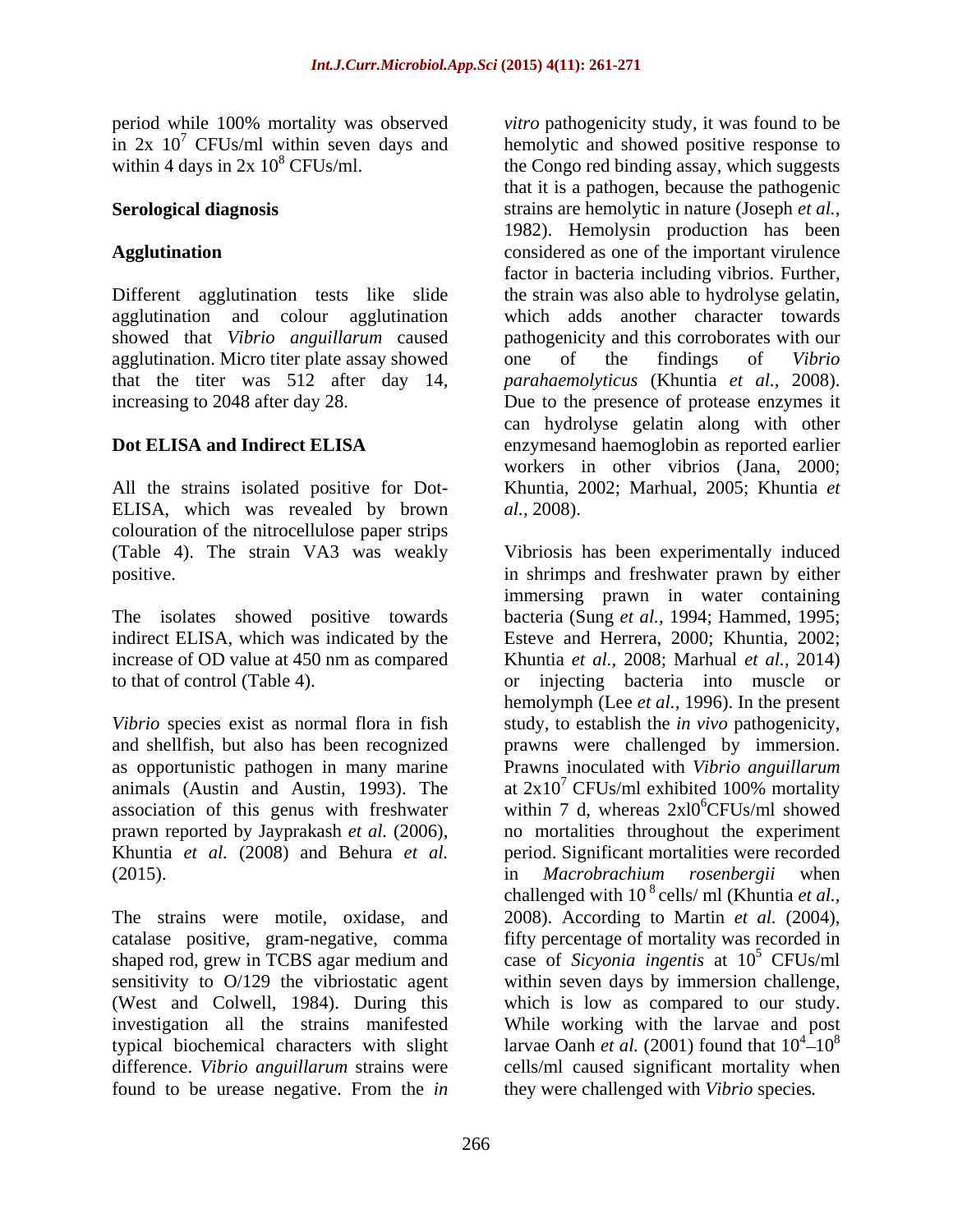## *Int.J.Curr.Microbiol.App.Sci* **(2015) 4(11): 261-271**

| Test                                         |            | Organisms |              |                  |
|----------------------------------------------|------------|-----------|--------------|------------------|
|                                              | VA1        | VA3       | VA5          | VA <sub>13</sub> |
| Oxidase                                      | $+$        |           | $+$          | and the control  |
| Catlase                                      |            |           |              |                  |
| MR                                           |            |           |              |                  |
|                                              |            |           |              |                  |
| Urase<br>VP                                  |            |           |              |                  |
| $\mathrm{O/F}$                               |            |           |              |                  |
| Indole                                       |            |           |              |                  |
| Arginine dehydrolase<br>Lysine decarboxylase |            |           |              |                  |
|                                              |            |           |              |                  |
| Ornithine decarboxylase                      |            |           |              |                  |
| O/129 sensitivity                            |            |           |              |                  |
| Mortility                                    |            |           |              |                  |
| Acid from:                                   |            |           |              |                  |
| Arabinose                                    |            |           |              |                  |
| Trehalose                                    |            |           |              |                  |
| Glycerol                                     |            |           |              |                  |
|                                              |            |           |              |                  |
| Sucrose<br>Sorbitol                          |            |           |              |                  |
| Salicin                                      |            |           |              |                  |
| Mannitol                                     |            |           |              |                  |
| Hydrolysis                                   |            |           |              |                  |
| Starch                                       |            |           |              |                  |
|                                              |            |           |              |                  |
| Casein<br>Gelatin                            |            |           |              |                  |
| TSI acid/alk                                 | A/Alk      | A/Alk     | $\mathbf{A}$ | A/Alk            |
| Gas                                          | $\sim$ $-$ | $\sim$    |              |                  |
| $H_2S$                                       |            |           |              |                  |
| Growth on TCBS                               |            |           |              |                  |

# **Table.1** Biochemical characteristics of *Vibrio anguillarum* strains

| <b>Different antibiotics</b>                                        | Symbol           | <b>Disc Potency</b> | $\mathbf{R}$ |           | $S$ $V1$ | V3 | V5 | <b>V13</b> |
|---------------------------------------------------------------------|------------------|---------------------|--------------|-----------|----------|----|----|------------|
|                                                                     |                  | in mcg              |              |           |          |    |    |            |
|                                                                     | $C_{\mathbf{n}}$ | 30                  |              | $13-14$   |          |    |    |            |
| Cephalexin<br>Co-Trimoxazole                                        | Co               | 25                  |              |           |          |    |    |            |
| Chloramphenicol                                                     |                  | 30                  | $1^{\circ}$  | $13 - 17$ |          |    |    |            |
|                                                                     | Cu               | 30                  |              |           |          |    |    |            |
|                                                                     | Ch               | 30                  |              |           |          |    |    |            |
|                                                                     | <b>Cf</b>        |                     |              |           |          |    |    |            |
| Cefuroxine<br>Cephalothin<br>Ciprofloxacin<br>Chlorotetracyclin     |                  |                     |              |           |          |    |    |            |
|                                                                     | Ct               | 30                  |              |           |          |    |    |            |
| Amoxycillin<br>Amikacin                                             | An               | 30                  | 13           |           |          |    |    |            |
|                                                                     | Ak               | 30                  |              |           |          |    |    |            |
|                                                                     | $\mathbf{L}$     | 10                  |              |           |          |    |    |            |
| Ampicillin<br>Bacitracin                                            |                  |                     | $9-12$       |           |          |    |    |            |
| Erythromycin-15<br>Naldixic Acid                                    | $E-15$           | 15                  |              |           |          |    |    |            |
|                                                                     | Na               | 30                  |              |           |          |    |    |            |
| Norfloxacin                                                         | Nx               | 10                  |              |           |          |    |    |            |
| Neomycin<br>Gentamycin<br>Tetracycline<br>Trimethoprim<br>Ofloxacin |                  | 30                  |              |           |          |    |    |            |
|                                                                     |                  | 10                  |              |           |          |    |    |            |
|                                                                     |                  | 30                  |              |           |          |    |    |            |
|                                                                     | Tr               | $\bigcap$           |              |           |          |    |    |            |
|                                                                     | <b>Of</b>        |                     |              |           |          |    |    |            |
|                                                                     |                  |                     |              |           |          |    |    |            |
| Penicillin G                                                        |                  |                     |              | $22 - 21$ |          |    |    |            |
| Cloxacillin                                                         | Cx               |                     |              |           |          |    |    |            |

## **Table.2** Antibiogram test of different isolates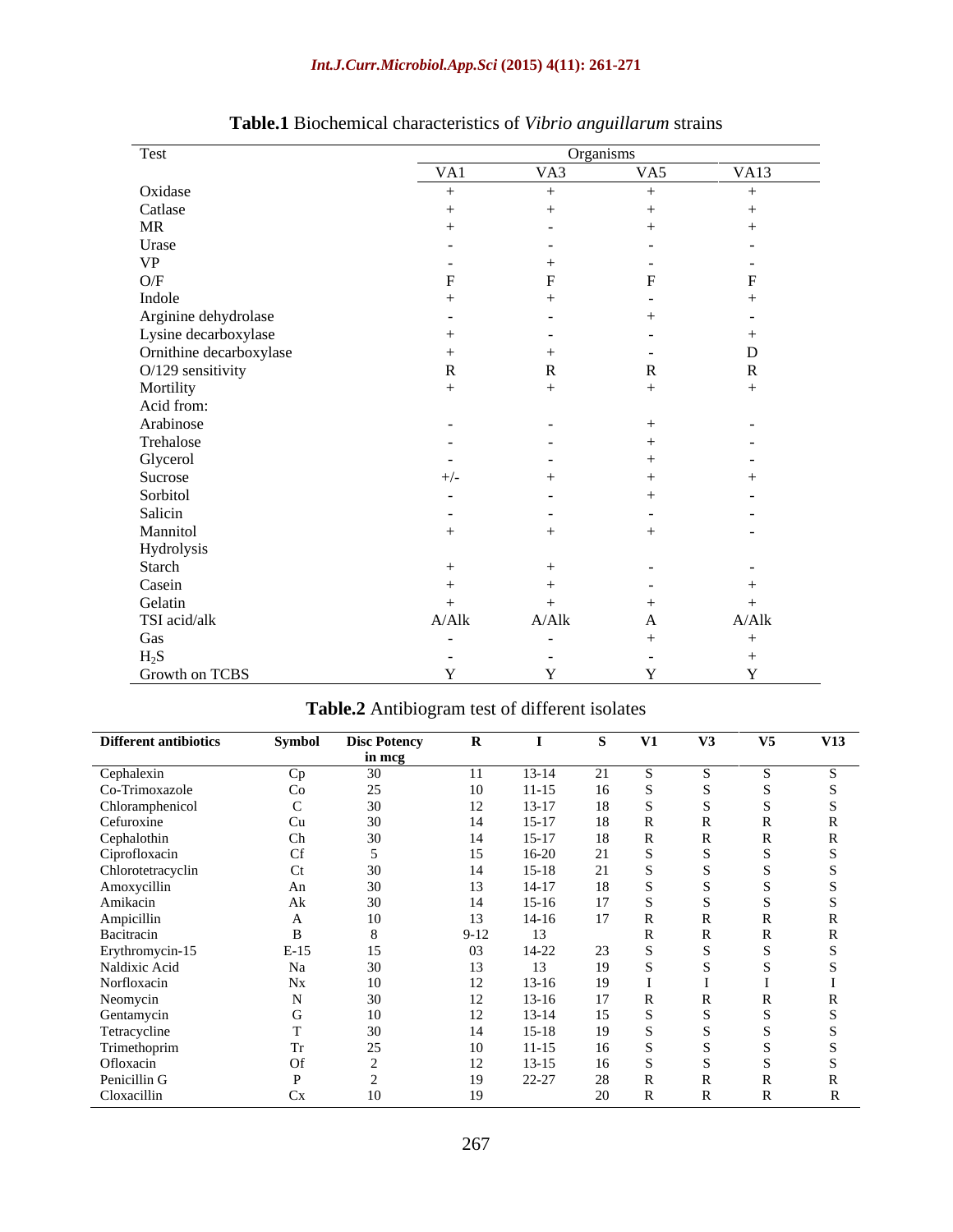| <b>Strains</b>  | Congo red binding assay | <b>Hemolytic test</b> |
|-----------------|-------------------------|-----------------------|
| V A1            |                         | $+ (9 \text{ mm})$    |
| VA <sub>3</sub> |                         | $(6 \text{ mm})$      |
| VA <sub>5</sub> |                         | $\sim$ (9 mm,         |
| <b>VA13</b>     |                         | $(10 \text{ mm})$     |

**Table.3** In vitro pathogenicity of different strains in Congo red binding assay and hemolytic test

| <b>Strain</b>   | gglutination test | <b>ELISA</b> | <b>Dot-ELISA</b> |
|-----------------|-------------------|--------------|------------------|
| V A1            |                   |              |                  |
| V A3            |                   |              |                  |
| VA <sub>5</sub> |                   |              |                  |
| <b>VA13</b>     |                   |              |                  |

**Table.4** Serological characteristics of different isolates

post larvae of *Penaeus monodon,* a exposure to  $10^2$  Vibrio harveyi cells/ ml species to species. Vibriosis in prawn and shrimp is believed as a secondary infection influenced by factors such as stress, During the *in vivo* experiment, prawns environmental failures and high number of become gradually sluggish in nature and fall potentially pathogenic bacteria (Chen, 1992; Nash *et al.,* 1992; Ruangapan *et al.,* 1995), but continuous exposure of shrimp post study after four days, which correlates with larvae to high numbers of *Vibrio* in the the symptoms of shell diseases as the black environment can easily cause primary vibriosis as the bacteria can multiply on the

An enzyme-linked immunoassay based on 1993). monoclonal antibodies to *Vibrio vulnificus* and *Vibrio harveyi* was developed by Song Oxytetracycline is intensively used in *et al.* (1992). Similarly Khuntia *et al.* (2008) hatcheries and grow-out ponds and is developed dot ELISA and indirect ELISA for *Vibrio parahaemolyticus*. In the present study, indirect ELISA was performed to reported that *Vibrios* are sensitive to

According to Lavilla-Pitogo et al. (1990) on cross check the results of agglutination and significant mortalities occurred upon ELISA test, indicating the presence of <sup>2</sup> Vibrio harveyi cells/ ml common antigens. The Dot-ELISA method within 48 hours. Any infection and mortality was more simple and rapid. It also ensured depend upon the infectious doses and the confirmatory identification of the pathogens have different infectious doses for pathogen even when serum was diluted 100 different organisms depending upon their times. The strains showed positive for individual capacity to resist stress influenced agglutination and indirect ELISA also by their nutritional and physiological showed the equal response to Dot ELISA. factors, for which mortality rate varied from Dot-ELISA is simple and therefore it can be found that all the strains were positive in recommended for field usage.

larval surface (Chen, 1993). associated with shell diseases (Delves into the bottom of the tank after 48h. The disease symptoms noticed in the present colouration has frequently recorded in fresh water prawn from many regions when it is Broughton and Poupard, 1976; Tonguthai, 1993).

> effective in treatment of vibriosis (Devesa *et al.,* 1985). But De la Pana *et al.* (1993)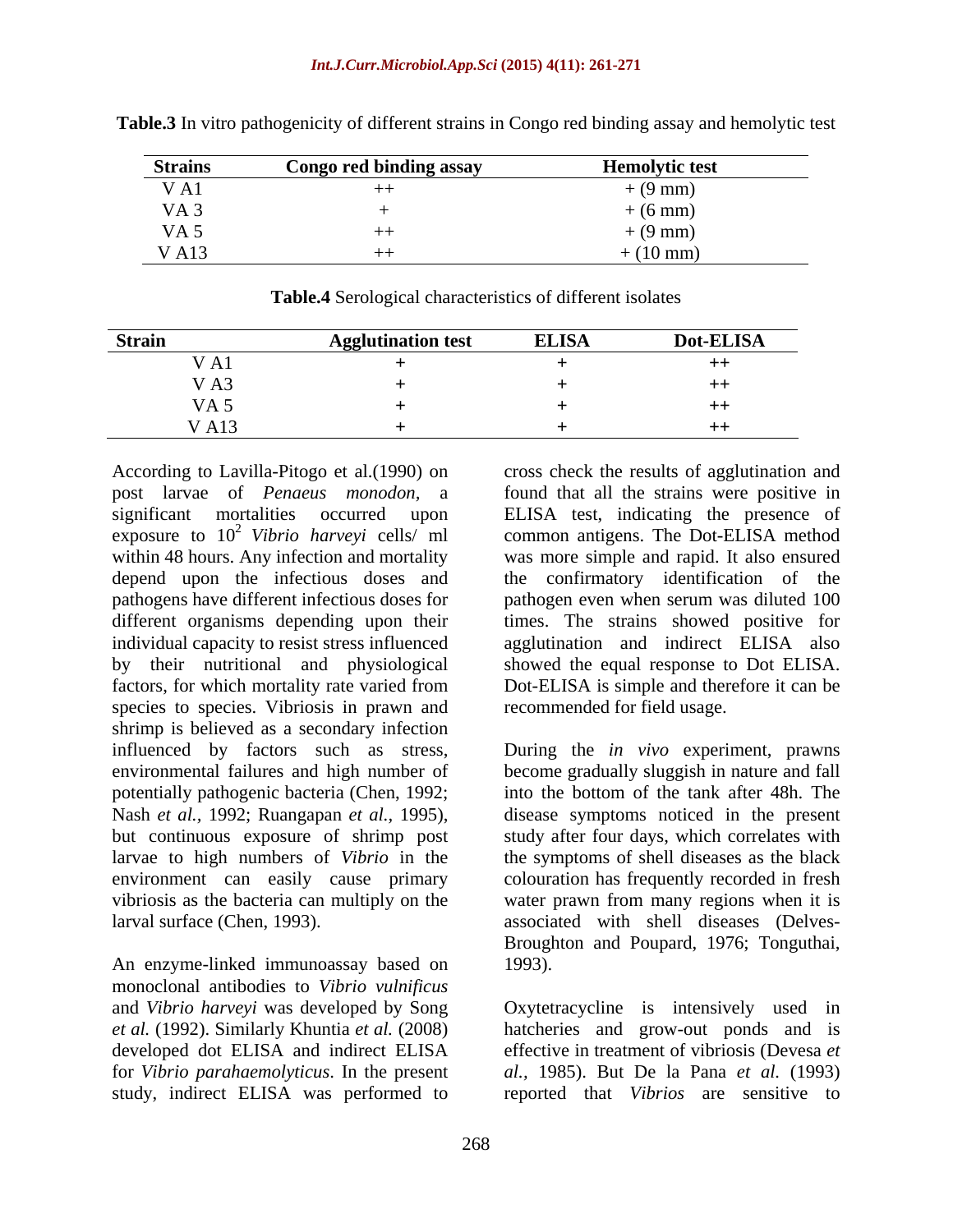chloramphenicol rather than oxytetracycline. Bradford, M.M. 1976. A rapid method for In the present study, we found that this the quantification of the microgram species is highly sensitive to ciprofloxacin, and squantities protein utilizing the cephalaxin, tetracycline and erythromycin.

The Indian river prawn has been widely Chen, D., Hanna, P. J., Altman, K., Smith, domesticated in India for over two decade. Mortalities are encountered due to vibriosis **Example 19 Development** of monoclonal in all its life stages including grow out antibodies that identify *Vibrio* culture system. The role of vibriosis in species commonly isolated from prawn aquaculture has become significant in recent years as farmers have experienced substantial losses. Development of rapid and  $58: 3694-3700$ . accurate immunological techniques for detecting and screening of pathogens and subsequent treatment is highly important. To achieve this, the study has immense importance for the development of prawn culture in south east Asian countries. Chen, J.C., Lei, S.C., Lee, K.K. 2000. Lethal phearior attention of the mail of the main in the state of the state of state in the state in the state of the main in the state of the main in the state of the main inverse the state in the state of the main inverse the s

Central Institute of Freshwater Aquaculture (ICAR), India for providing all the possible assistance and sincere co-operation for conducting this investigation. The conducting this investigation.

- Austin, B., Austin, D.A. 1993. Bacterial fish pathogens. Diseases in farmed and
- Bauer, A., Kirby, W.M., Sherris, J.C.,
- differentiate *Vibrio anguillarum* and
- the quantification of the microgram quantities protein utilizing principle of protein dye binding. Ann. Biochem., 72: 248-254.
- A., Moon, P., Hammond, L.S. 1992. Development of monoclonal antibodies that identify *Vibrio* species commonly isolated from infection of human, fish shellfish. *Appl. Environ. Microbiol.,* 58: 3694 3700.
- Chen, H.C. 1993. Studies on the successful culture of grass shrimp, *Penaeus monodon*. COA Fisheries Series No. 31, Council of Agriculture, Republic of China. 84 Pp.
- **Acknowledgement** kurama prawn *Penaeus japonicus*. attribute of serine protease secreted by *Vibrio alginolyticus* strain in Zool Naturforsch, 55: 94-99.
- We are also thankful to The Director, ICAR- De la Pena, L.D., Tamaki, T., Manoyama, K., Nakai, T., Muroga, K. l993. Characterization of the causative bacterium of vibriosis in the Kurama prawn, *Penaeus japonicus*. *Aquaculture,* 115: 1–12.
- **Reference** Delves-Broughton, J., Paupard, C.W. 1976. Disease problems of prawns in re circulation system in U.K. *Aquaculture,* 71: 201 207*.*
	- wild fish, 2nd edn. Ellis Horwoord Devesa, S., Toranza, A.E., Basja, J.L. 1985. Ltd., Chichester. Pp. 165–307. First report of vibriosis in turbot Truck, M.M. 1966. Antibiotic Northwestern Spain. In: A.E. Ellis susceptibility testing by standard (Eds), Fish and shellfish pathology. discs methods. *Am. J. Clin. Pathol.,*  Academic Press, London. Pp.131 45: 493 496. (*Scopthalmus maximus*) cultured in 140.
- Behura, B.B., Samantray, B.R., Samal, S.K., Esteve, M., Herrera, F.C. 2000. Mukherjee, S.C., Das, B.K. 2015. Use of randomly amplified *Litopenaeus vannamei* (Boone, polymerphic DNA analysis to Esteve, M., Herrera, F.C. 2000. Hepatopancreatic alteration in *Litopenaeus vannamei* (Boone, 1939) (Crustacea: Decapoda: Penaidae) experimental infected with a *Vibrio alginolyticus* strain. *J.*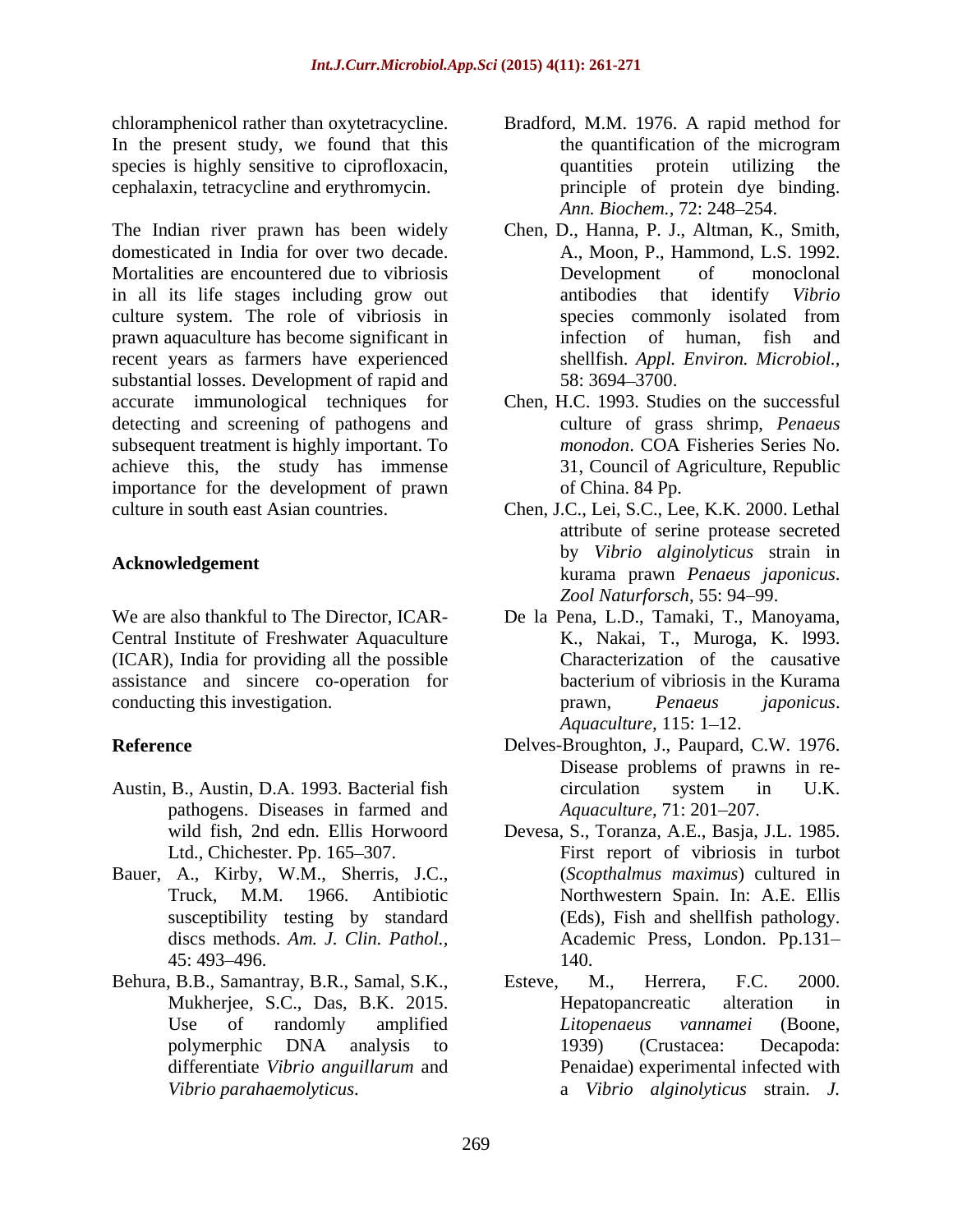- Hameed, A.S. 1995. Susceptibility of three 107–121 Pp.
- fish. *J. Fish Biol.*, 4(33–37). <br>R. 2000. Studies on the Lavilla-Pitogo, C.R., Leano,
- polymorphic DNA finger printing. M
- Jayprakash, N.S., Rajesh Kumar, V.J.,
- 
- 
- Khuntia, C.P., Das, B.K., Samantaray, B.R., Samal, S.K., Misra, B.K. 2008. prawn *Macrobrachium rosenbergii*
- Lavilla-Pitogo, C.R. 1995 Bacterial disease of penaeid shrimp. Disease in Asian

*Invertebr. Pathol.,* 76: 1–5. Asian Fisheries Society, Manilla.

- *Penaeus* species to a *Vibrio*  Lavilla-Pitogo, C.R., Baticados, M.C.L., *camebellii-* like bacterium. *J. World* Cruz-Lacierda, E.R., De la Pena, *Aquacult. Soc.,* 26: 315–319. **L.D.** 1990. Occurrence of luminous Hasten, T., Holt, G. 1972. The occurrence bacterial diseases of *Penaeus* of Vibrio disease in wild Norwegian *monodon* larvae in Philippines. bacterial diseases of *Penaeus Aquaculture,* 91: 1–13.
- Jana, R. 2000. Studies on the Lavilla-Pitogo, C.R., Leano, E.M., Paner, characterization of *Vibrio* species M.G. 1998. Mortalities of pond isolated from shrimp *Penaeus monodon* using random amplified Sc thesis, Orissa University of environment. Aquaculture, 164: Agriculture and Technology, 337–349. cultured juvenile shrimp, *Penaeus monodon* associated with dominance of luminescent *Vibrios* in the rearing environment. *Aquacultur*e, 164: 337 349.
	- Bhubaneswar, India. Lee, K.K., Yu, S.R., Chen, F.R., Yang, T.I., Philip, R., Singh, I.S.B. 2006. *alginolyticus* isolated from diseased *Vibrios* associated with tiger prawn, *Penaeus monodon*. *Macrobrachium rosenbergii* (De Liu, P.C. 1996. Virulence of *Vibrio alginolyticus* isolated from diseased *Curr. Microbiol.,* 32: 229–231.
	- Man, 1879) larvae from three Mac Faddin, J.F. 1976. Biochemical test for hatcheries on the Indian southwest identification of medical bacteria. coast*. Aquacult. Res.,* 37(4): 351 358. London. 310 Pp. William and Wilkens co. Baltimore,
- Joseph, S.W., Colwell, R.R., Kaper, J.B. Marhaul, N.P. 2005. Comparative genetic 1982. *Vibrio parahaemolyticus* and study on *Vibrio alginolyticus* and related hallophilic *Vibrios. CRC. Crt. Vibrio parahaemolyticus* isolated *Rev. Microbiol., 10:73–124. Parameter 6.13–124. Penaeus Penaeus Penaeus* Khuntia, C.P. 2002. Isolation and *monodon*. MSc thesis, Orissa characterization of bacterial pathogen from diseased freshwater from Black tiger shrimp, *Penaeus monodon*. MSc thesis, Orissa University of Agriculture and Technology, Bhubaneswar, India.
	- prawn, *Macrobrachium rosenbegii* Martin, G., Rubin, N., Swanson, E. 2004. (de Man). M.Sc. thesis, Orissa *Vibrio parahaemolyticus* and V. University of Agriculture and *harveyi* cause detachment of Technology, Bhubaneswar, India. Technology, Bhubaneswar, India. *Vibrio parahaemolyticus* and *harveyi* cause detachment of epithelium from the midgut trunk of the penaid shrimp *Sicyonia ingentis. Dis. Aquatic Organism, 60: 21-29.*
- Characterization & pathogenicity Nash, G.C., Nithimathachoke, C., studies of *Vibrio parahaemolyticus* Tungmandi, A., Arkarymorn, P., isolated from disease fresh water **Figure 2** Prathespi, P., Ruamthevessub, P. (De Man), *Aquacult. Res.,* 39: 301 pond reared *Penaeus monodon* in 310 Thailand. In: Shari, R., Subsinghe, Interestic Rate Data Controlling (Note 15.1 -5. Asian Fisheries Society, Manilla. Peaces to a Vibrio Lavilla Piopo, CR, Batiscalos, M.C.L., Peaces to a Vibrio Lavilla Piopo, CR, Batiscalos, M.C.L., Peaces to a Vibrio Lavi Nash, G.C., Nithimathachoke, C., Prathespi, P., Ruamthevessub, P. 1992. Vibriosis and its control in P., Arthus, J.R. (Eds), Diseases in Asian aquaculture. Pp. 143–155. Proceedings of the first symposium